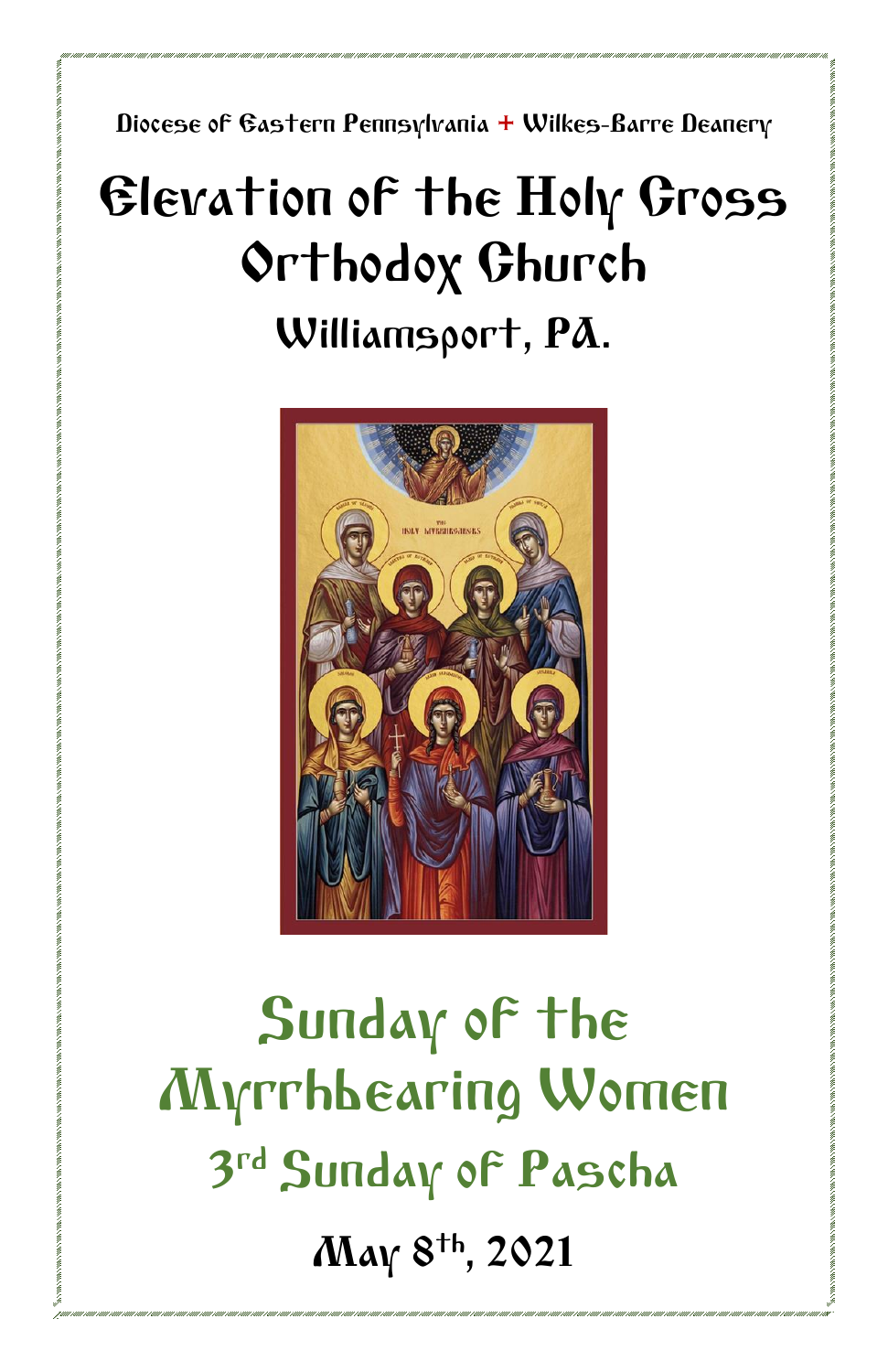## Elevation of the Holy Cross Orthodox Church

1725 Holy Cross Ln Williamsport, Pennsylvania 17701-2749 www.holycrosswilliamsport.org

Rev. Fr. Seraphim Reynolds, Pastor Office: 570.322.3020 (c) 717.576.3503 Email: priestseraphim@protonmail.com

#### *Today's Scripture Readings:*

*Epistle: Acts 6:1-7; 1 John 1:1-7 Gospel: St. Mark 15:43-16:8; St. John 19:25-27; 21:24-25*

## *CHRIST IS RISEN! INDEED HE IS RISEN! Christos Voskrese! Voistinu Voskrese! Christos Anesti! Alithos Anesti!*

## *A festive welcome to everyone, and especially to our Mothers this morning! Please join us for some fellowship after in the Parish Hall!*

#### **Services, Events & Announcements**

+ *Compline & Adult Ed – Wednesday May 11th @ 5:30pm*

+ *Great Vespers – Saturday May 14th @ 5pm*

+ *Sunday of the Paralytic – Divine Liturgy – May 15th @ 10am (Hours @ 9:40) Fellowship following*

+ *Happy Mother's Day to all our moms, grandmoms, greatgrandmoms, and spiritual mothers! May God Grant All of them many more blessed years!*

## *Our Giving – May 1st , 2022*

Tithes/Offerings - \$1,471.00.00 Online Giving - \$130.00 Candle Offerings – \$64.00 / Love Offerings - \$10.00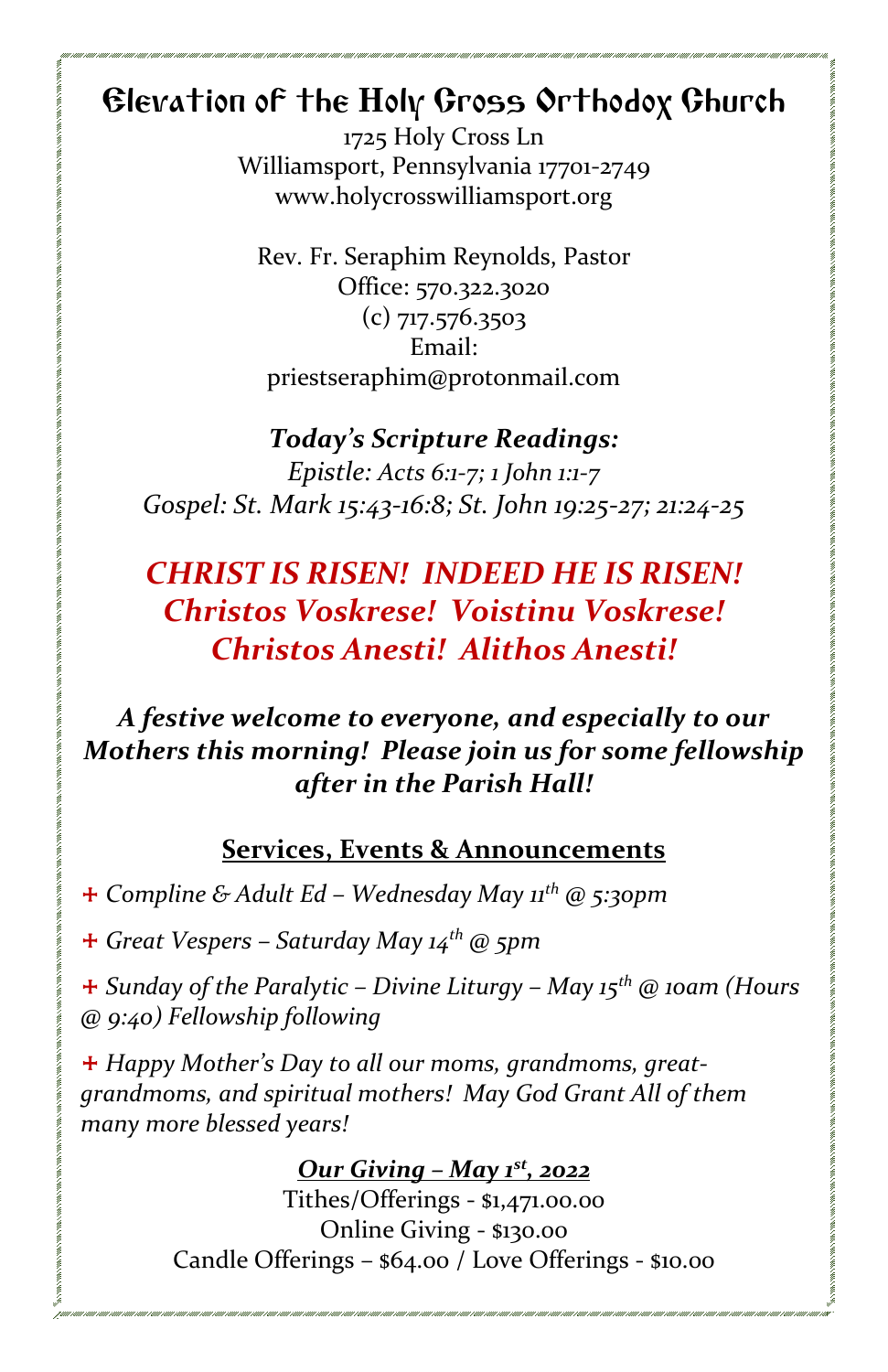*Regarding Holy Communion***:** Only those faithful who are Orthodox Christians and have **properly prepared themselves** by **fasting, prayer [i.e.,** *Prayers Before Communion***], recent confession**, and who were *at least present for the reading of the Epistle and Gospel* should approach to receive the Holy Eucharist. *We should all be at peace with each other too*. If you have any questions about Communion, please see Fr. Seraphim.

**A note from Matushka Mary:** *Christ Is Risen! Indeed He Is Risen! Thank you to all of you for remembering me on my birthday last week! Thank you for your cards, gifts, phone calls, texts & flowers. It means more to me than you will ever know. Love in Christ, Mat. Mary*

## *Proverbs 10; Wisdom of Solomon 6, 7, 8, 9 (Vespers reading)*

"The mouth of the righteous bringeth forth wisdom; the lips of the wise man know grace. The mouth of the wise speaketh wisdom, and the truth delivereth them from death. If a righteous man dies, hope doth not, for the son of the righteous is born to life, and in his own good things he acquireth the fruit of righteousness. There is always light for the righteous and they obtain grace and glory from the Lord. The tongue of the wise is a good sister-in-law, and in their hearts resteth wisdom. The Lord loveth the hearts of the holy, and acceptable to Him are all the undefiled in the way.

"The wisdom of the Lord illumineth the faces of the wise. For she takes hold of those desiring her by making herself first known to them. She is easily seen by those who love her. He who rises early to seek her shall have no difficulty, and those keeping vigil for the sake of her shall quickly be without sorrows. For she goeth about seeking those worthy of her, and graciously revealeth herself in the pathways. Against wisdom evil doth not prevail.

"Therefore I was a lover of her beauty; I loved her and sought her out from my youth. I desired to make her my bride, and even the